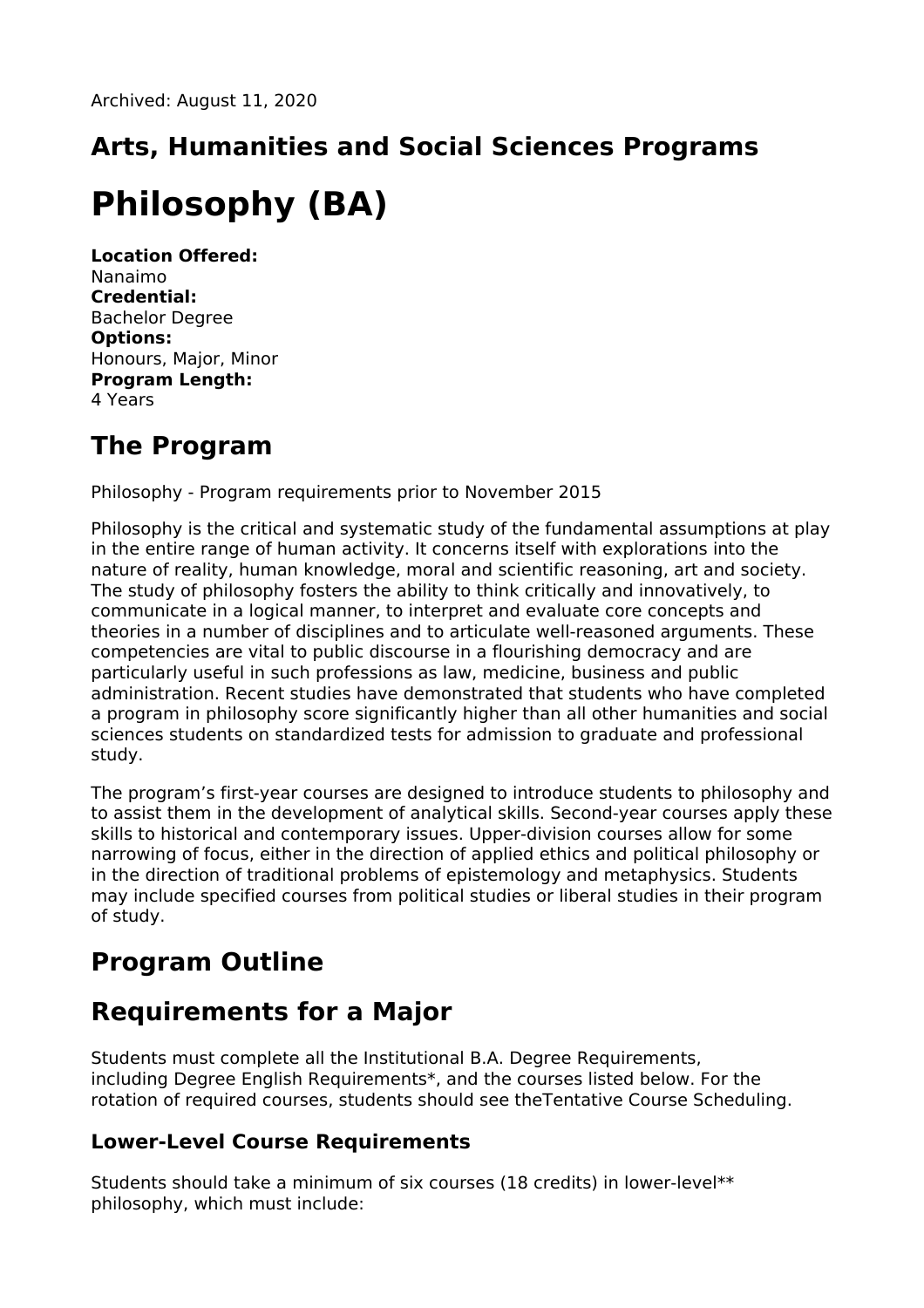- all three core introductory courses:
	- PHIL 100 (Rhetoric and Reasoning)
	- $\circ$  PHIL 111 (Intro to Philosophy: Knowledge and Reality)
	- PHIL 112 (Intro to Philosophy: Ethics)
- at least two historical philosophy courses (at least one of the two must be in history of modern philosophy: PHIL 200, 205, 210, or, as per "Alternatives," 358):
	- PHIL 200 (Early Modern Theories of Knowledge and Reality)
	- PHIL 205 (Early Modern Social and Political Philosophy)
	- PHIL 210 (Nineteenth Century Social and Political Philosophy)
	- PHIL 240 (Ancient Philosophy I: The Pre-Socratics to Plato)
	- PHIL 241 (Ancient Philosophy II: Plato and Aristotle to the Roman Period)
	- PHIL 242 (Greco-Roman Philosophy)
	- PHIL 243 (Medieval Philosophy)
- at least one second year logic or reasoning course:
	- PHIL 251 (Formal Logic)
	- PHIL 252 (Understanding Scientific Reasoning)

\* A second "English Requirement" course isn't needed if at least <sup>a</sup> "B+" is achieved in ENGL 115.

\*\* Lower-level courses are 100- and 200-level courses.

#### **Recommendations**

- Students take LBST 111 and LBST 112 as electives.
- Students **considering graduate work** take PHIL 251.

#### **Alternatives**

In partially fulfilling the requirements of two lower-level courses in the history of philosophy (and six lower-level courses in philosophy overall), students can use:

- PHIL 340 (Issues in Medieval Philosophy) in place of PHIL 243 (Medieval Philosophy) and/or
- PHIL 358 (Nineteenth Century Idealism and Its Criticism).

Upper-Level Course Requirements

Students should take a minimum of ten courses (30 credits) in upper-level\* philosophy\*\*, which must include:

- PHIL 361 (The Philosophy of Mind) or PHIL 362 (Special Topics in the Philosophy of Mind),
- PHIL 363 (Epistemology) or PHIL 364 (Metaphysics), and
- PHIL 443 (Moral Theory).

\* Upper-level courses are 300- and 400-level courses. \*\* PHIL 310 and PHIL 399 cannot be used to meet the requirement of ten upper-level philosophy courses.

#### **Recommendations**

Students **considering graduate work** take both PHIL 363 and PHIL 364.

#### **Alternatives**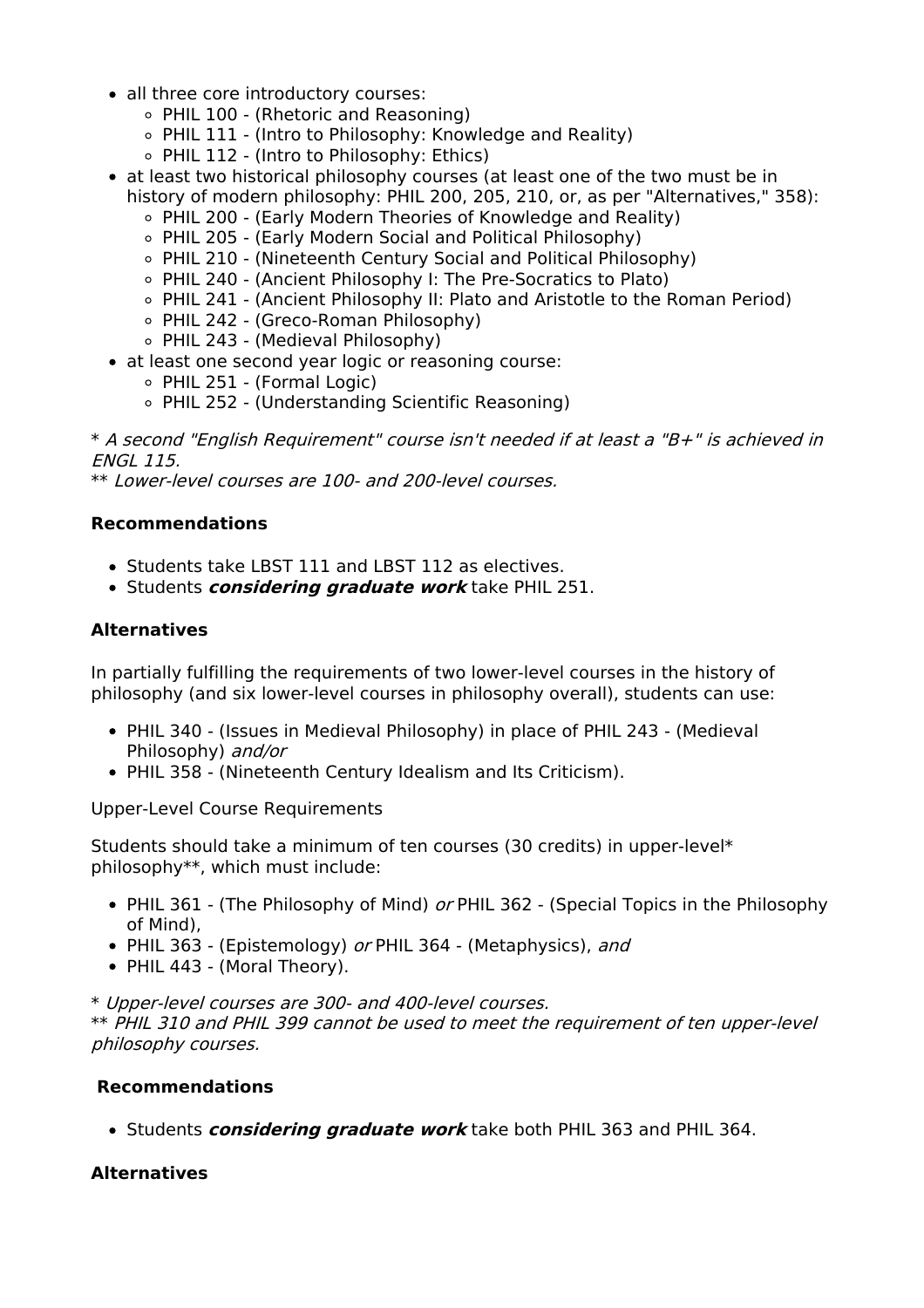In partially fulfilling the requirements of 30 upper-level credits in philosophy, students can make some substitutions for philosophy credits. As substitutes, they can use three credits from each course below to a maximum total of six credits:

- LBST 360 (New Worlds and New Heavens),
- LBST 370 (Revolutions of the Modern World), or
- POLI 440 (Contemporary Themes in Political Thought).

In other words, students can use a maximum of two courses from this list in partially fulfilling the requirements of ten upper-level philosophy courses.

**Note:** all PHIL courses are three credits each, but the above LBST courses are six credits each. However, only three credits of any of the above LBST courses can be counted towards the upper-level PHIL requirement; the other three credits will count towards upper-level general electives. The above POLI course (POLI 440) is, like the PHIL courses, three credits.

### **Requirements for a Minor**

Students must complete all the Institutional B.A. Degree Requirements, including Degree English Requirements\*, and the courses listed below. For the rotation of required courses, students should see theTentative Course Scheduling.

#### **Lower-Level Course Requirements**

Students should take a minimum of four courses (12 credits) in lower-level\*\* philosophy, which must include:

- all three core introductory courses:
	- PHIL 100 (Rhetoric and Reasoning)
	- $\circ$  PHIL 111 (Intro to Philosophy: Knowledge and Reality)
	- PHIL 112 (Intro to Philosophy: Ethics)
- at least one second-vear course

\* A second "English Requirement" course isn't needed if at least <sup>a</sup> "B+" is achieved in ENGL 115.

\*\* Lower-level courses are 100- and 200-level courses.

#### **Recommendations**

- Students take required courses (PHIL 100, PHIL 111, and PHIL 112) **early** in their studies.
- Students doing an **applied** minor take at least one of the following courses: PHIL 230, PHIL 231, PHIL 232, PHIL 233, PHIL 234, or PHIL 252.

#### **Upper-Level Course Requirements**

Students should take a minimum of six courses (18 credits) in upper-level\* philosophy\*\*.

\* Upper-level courses are 300- and 400-level courses.

\*\* PHIL 310 and PHIL 399 cannot be used to meet the requirement of six upper-level philosophy courses.

#### **Recommendations**